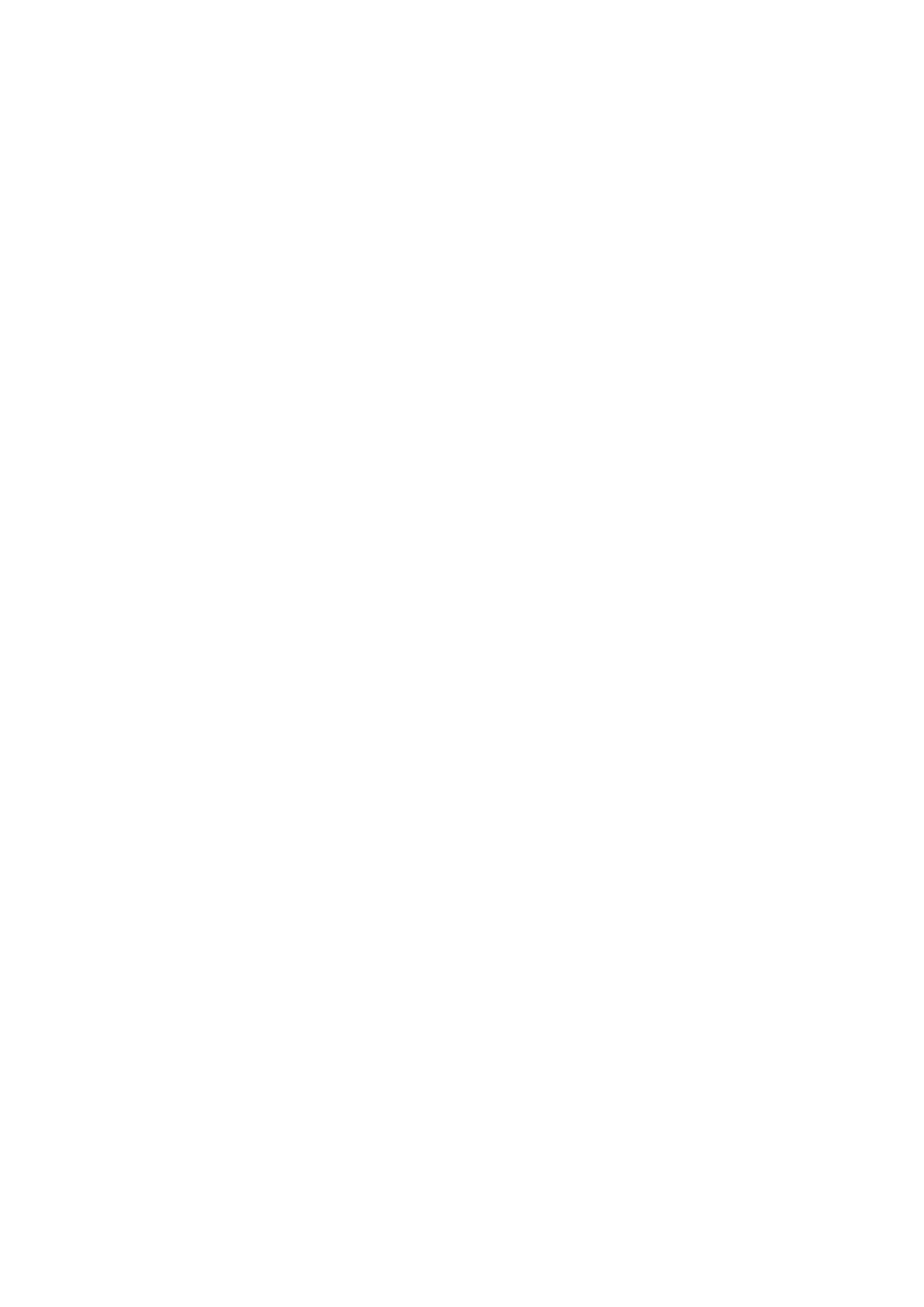### 1. Introduction

Economic systems and firms are facing new challenges based on continuous technical change, market uncertainties and high level competition. The more competitive a market becomes, the more imperative it is for the firms to develop differentiated new products in a short period of time.

In this context, innovation and cooperation play a crucial role in ensuring firms' competitiveness. Innovation is a complex process, requiring a high level of interaction between a diversity of economic agents. The firms need to have the ability to interact and cooperate with the other actors to reduce uncertainty and foster relevant complementary knowledge.

The establishment of cooperation networks often results not only in new knowledge generation, but helps to stimulate and reinforce innovative attitudes within firms. Thus, networking should be understood as a permanent activity of a firm and should become an implicit task in its continuous decision-making processes. This leads to the question - a stimulating subject of research within academic and professionals fields - of how to establish successful cooperation networks in order to achieve high level competitiveness and regional economic development.

The experience of the "House of the Future" network has been carried out in the framework of a project where the University of Aveiro has a leading role. The House of Future project aims to promote an innovative approach to inter-firms cooperation putting together a number of different industrial activities related with the habitat meta-sector. All these activities contribute to the same objective: stimulating the technological and innovation capacity of the networked firms.

It can be said that the House of the Future project can contribute to the development and consolidation of the habitat cluster in the Aveiro region, by extending

the existing network to other firms and institutions involved in the habitat meta-sector. In addition, this collaborative effort can function as a test-bed for the design of regional innovation policies. This paper will emphasize, among other issues, the methodological guidelines required to put together and consolidate the "House of the Future" network, as well as the factors currently perceived as essential to its success.

## 2. Cooperation for Innovation and Competitiveness

Innovation appears as a key driver of firms' competitiveness. Innovation is perceived as an interactive learning process, involving a variety of social and economic agents which deal with diverse information and knowledge.

Innovation results from new knowledge creation or from the re-combination of existing knowledge and solutions. These processes can result from individual achievements. Yet they are strongly stimulated when the current mental models of each individual are challenged by (multidisciplinary) group discussion and initiatives. This usually results in an increase of participants' individual knowledge and of group's knowledge (Nonaka and Takeuchi, 1995).

It is widely accepted that the processes of knowledge creation and recombination and consequent innovation become more efficient when actors / individuals with completely different backgrounds (i.e. actors from different industrial sectors or from different communities of practice) share their knowledge and experiences. Consequently, cooperation between actors from diverse organizations with distinct activities and backgrounds is seen as an important factor in stimulating innovation in its different expressions: product, process and organizational innovations (Seufert et.al, 1999 and Szeto, 2000).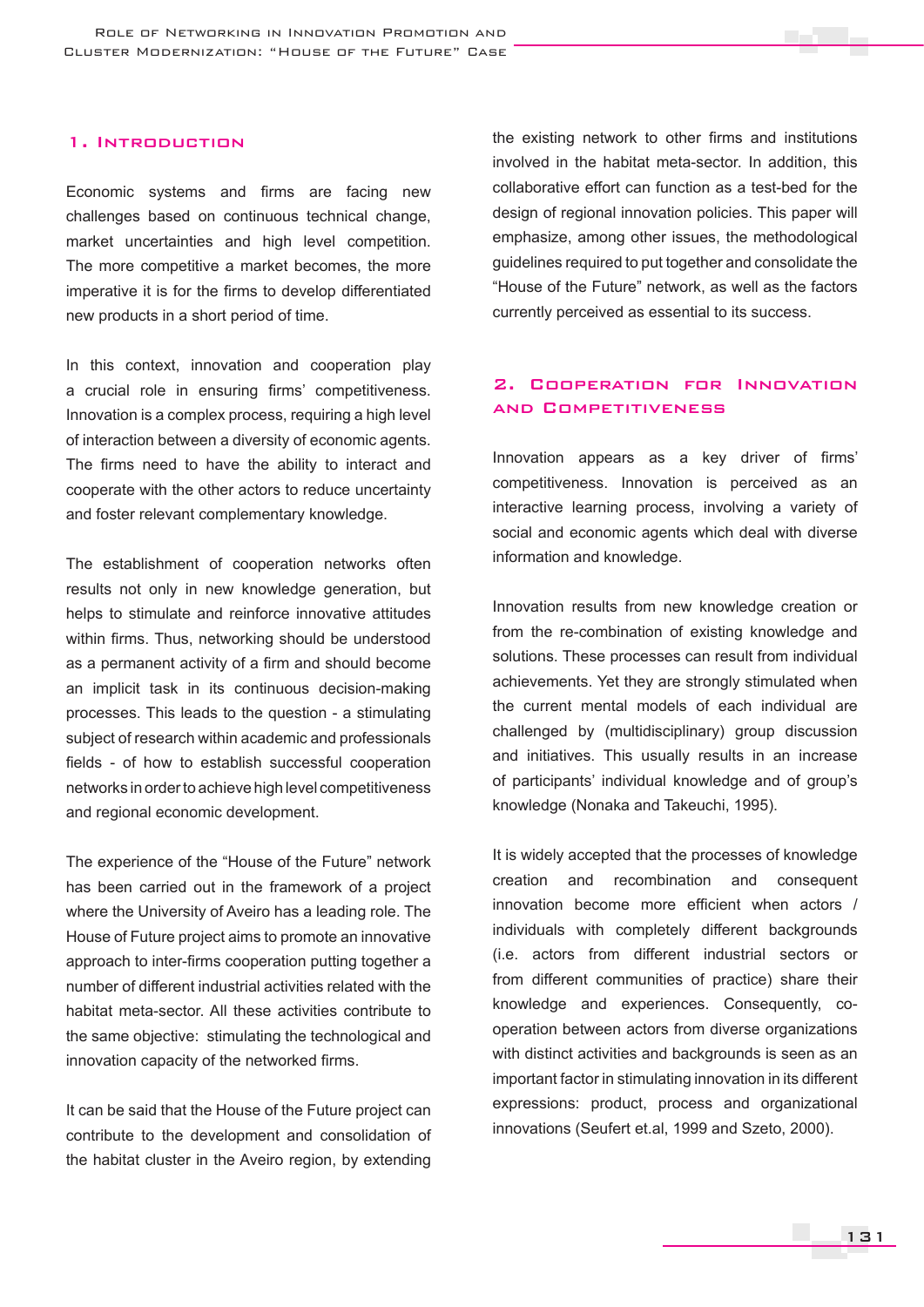It is also recognized that there is a set of external actors whose performance plays a crucial role in innovation dynamics. This has led to the concept of systems of innovation:

*"…a system of innovation is constituted by elements and relationships which interact in the production, diffusion and use of new and economically useful knowledge" (Lundvall, 1992)* 

This notion implies an open and wide vision of innovation as a social and technical process, but also as an interactive learning process between firms and their environment. This leads to the inclusion of a high number of interacting people and organizations in the innovation generation process and also in the expansion of a variety of innovative industry sectors, firms and regions (Seufert et.al, 1999 and Szeto, 2000).

The systemic approach to innovation provides an instrument to analyse the interdependencies of innovation processes, such as the ways in which actors combine available information and knowledge and manage it to innovate.

The interactive and systemic approach to innovation is well represented in co-operation networks which involve firms and institutions. The next section explores this concept and emphasizes the role and importance of networks to the maintenance of knowledge and information flows that sustain innovation.

## 3. Networks and Learning-byinteracting

Firms rarely innovate alone, and when they do, the innovation process is usually inefficient and unsustainable. More efficient solutions are based on interaction mechanisms with other firms and institutions in order to acquire, develop and share information, knowledge and other resources (Szeto, 2000: 150 and Carlsson, 2003).

Co-operation networks provide impetus to interactive innovation development processes. They bring firms together, and make available the atmosphere and conditions for knowledge creation and sharing and, consequently, for the learning processes that support firms' innovative capacity (Seufert et.al, 1999).

The participation in cooperation networks can stimulate and reinforce innovative attitudes within firms, as actors access a wider set of information and knowledge and are faced with more circumstantial diversity. Strategically, networking should be understood as a permanent activity of a firm and should become an implicit element in its continuous decision-making processes.

Some network benefits are referred to in the literature (Seufert et.al, 1999; Hamalaien and Schienstock, 2000; Arias, 1995 and Akkermans, 2001). First, networks tend to **reduce firms' transaction costs**. This is due to fluid information exchanges between firms, which are closer, benefit from common communication channels and use the same language. Relevant information about good partners or economic agents (clients, suppliers and competitors) is shared easily. In addition, networks constitute a mechanism to reduce uncertainty and tend to discourage opportunistic behaviours. These aspects are intimately related to the reinforcement of confidence and reciprocity between members of networks.

Second, networks facilitate the **access to strategic information and knowledge,** namely in what concerns markets, technologies, and new products, materials and processes. The very own elements of the network filter the information they receive and

132 133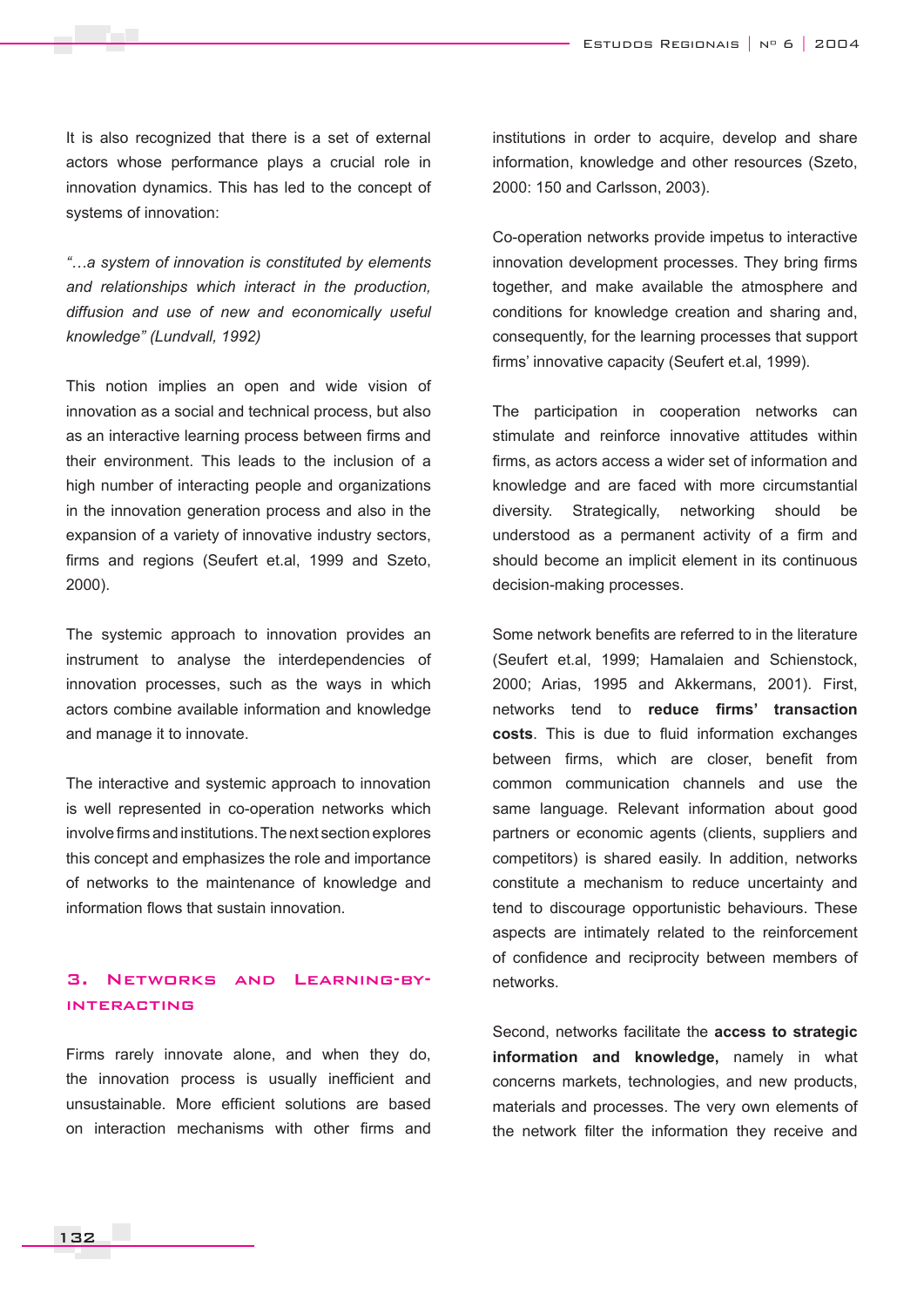share, facilitating the processing of large flows of information. Additionally, networks are a propitious environment for the firms to expose their best and new products and services. Thus, joint competencies and resources add value and generate benefits that a single firm could hardly achieve.

Third, networks may lead to **production rationalization**. This happens because networks function as a structural element of the supply chain, taking advantage not only of economies of scale and variety in production but also of the competency range provided by the actors involved, which exceeds the capacities of each individual actor. Synergies do result from this process.

Considering networks' configuration and the compromise they represent for the different participating firms and organizations, it can be argued that they respond to the necessity of learning-byinteracting. In this context, Morgan (1997) states that inter-firm networks constitute one of the most efficient learning mechanisms.

Nevertheless, the diversity of the actors participating in co-operation networks, the networks' organizational structure, the way the boundaries are defined and their duration, are factors that differentiate networks, and support the saying: 'Each network is a network'.

#### 3.1 Network Typologies

Various types of networks can be found in the literature (Hamalaien and Schienstock, 2000; Arias, 1995; Todtling, 1999; Shapiro, 2002 and Szeto, 2000).

Considering networks' organizational structure, networks can be: a) highly informal – the actors do not have any formalized relationship; b) flexible and trust based networks; c) formal and rigid connections.

Depending on the way their boundaries are defined, networks can be open or closed.

According to their duration, networks may be: a) project teams and virtual corporations – gathering for a short term goal – and b) strategic alliances, joint ventures and business association – implying longer run collaboration.

Considering the actors involved, networks can be: a) vertical – connecting actors along a supply chain; b) horizontal – connecting actors from similar functional areas or sectors; c) diagonal – connecting actors from complementary functional areas or sectors.

According to their geographical scope, the networks differentiate between: a) local; b) regional or national; c) international or global.

It is argued that diagonal and local / regional networks offer better conditions for the competency variance and the wide set of information and knowledge required to innovate. This is due to higher cultural, technical and knowledge diversity between the actors that participate in the network.

The participants in this type of networks can communicate efficiently as they have a common culture and language, due to the geographical proximity. Yet, their competencies and experiences – consequently their knowledge and the information they can encounter – continue extremely diverse, which ensures the diversity of the knowledge base essential to innovate in a sustainable way.

The complementarity of actors participating in diagonal networks triggers mechanisms of growth and leads to innovation (Malerba, 2002). When the actors belong to different sectors, the diagonal network can be referred to as a multisectoral network. The multisectoral co-operation processes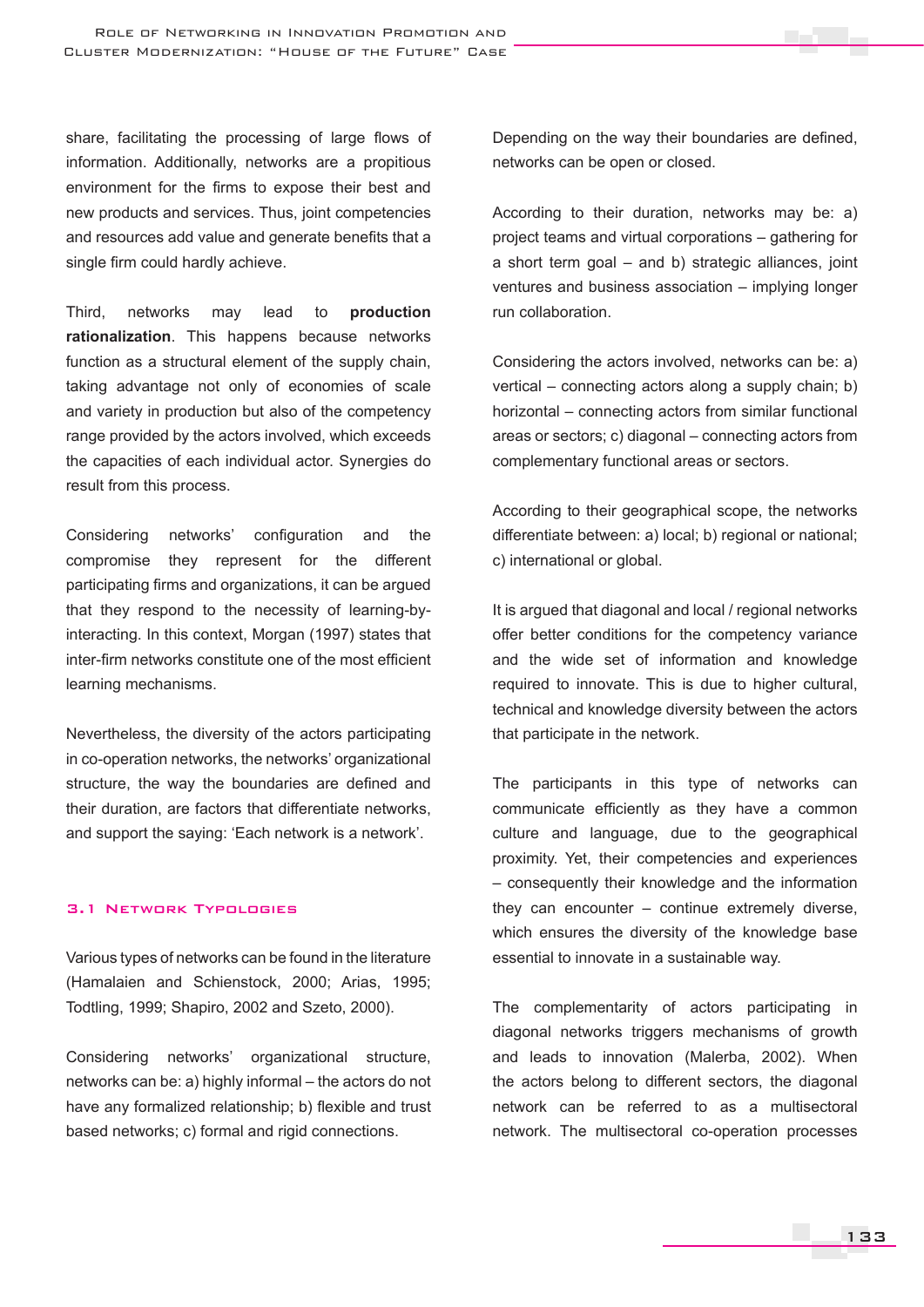provide better conditions to elude the communication constraints associated with single-sector competitive environments (Szeto, 2000: 154 -155 and Shapiro, 2002: 21-22). The trust, an indispensable success factor, is easier to obtain in such a context of open communication and absence of direct competitors.

Multisectoral co-operation networks can be extremely successful in promoting innovation and can lead to sustainable technological development in participating firms (Nelson and Rosenberg, 1993 cited by Malerba, 2002). Moreover, as innovation in one sector can spill over another sector, this type of networks can ensure first mover advantage to the participating firms (Dietzenbacher, 2000: 28).

This type of networks can be extremely auspicious in territories characterized by the presence of small and medium-sized firms (SME) acting in traditional sectors, where a strong industrial specialization exists.

When these networks (diagonal & multisectoral) surge in a territory characterized by a multisectorial clusterization phenomenon (historical agglomeration of similar activities), they can have a positive impact on cluster<sup>1</sup> consolidation and development.

In the next section, we explore the factors related to multisectoral networking that influence cluster consolidation and development. The territory is considered a context that allows for the network benefits to propagate to specific clusters.

#### 3.2 Cooperation Networks and Regional Economical Development (Clusters)

The territory emerges as a privileged context to promote co-operation networks and cluster consolidation and development, allowing for the economic linkages to be supported on a realistic social base. It is frequent to encounter innovation networks around clusters, as they share non-transactional elements (labour market, regional culture, institutions, norms etc.) and this environment is traditionally used to share the information and knowledge indispensable for innovation.

It is considered that an efficient milieu (from the innovation and interaction perspective) needs to combine a) **internal coherence** – diversified activities and interrelationships between various sectors and firms; co-existence of competition and co-operation, based on trust and on the acceptance that cooperation is positive on a long run; existence of a local institutional base supporting firms in their R&D processes, in providing up-to-date information and competencies, etc. – and b) **external networking** – based on linkages of local firms with regional, national or global markets (Ratti, 1991).

It is widely accepted that cluster consolidation and development is intimately related to ties and linkages with other firms and institutions and is highly dependent on behavioural imitation.

<sup>&</sup>lt;sup>1</sup> A cluster is "a geographically proximate group of interconnected companies and associated institutions in a particular field, linked by commonalities and complementarities" (Porter, 1998). The clusters bring potential advantages related to the comprehension of the necessities and opportunities for innovation, allowing for the analysis of the complexity of innovation processes and of the sources of economic efficiency. Thus, the clusters can be considered a privileged instrument for regional development (Porter and Stern, 2001).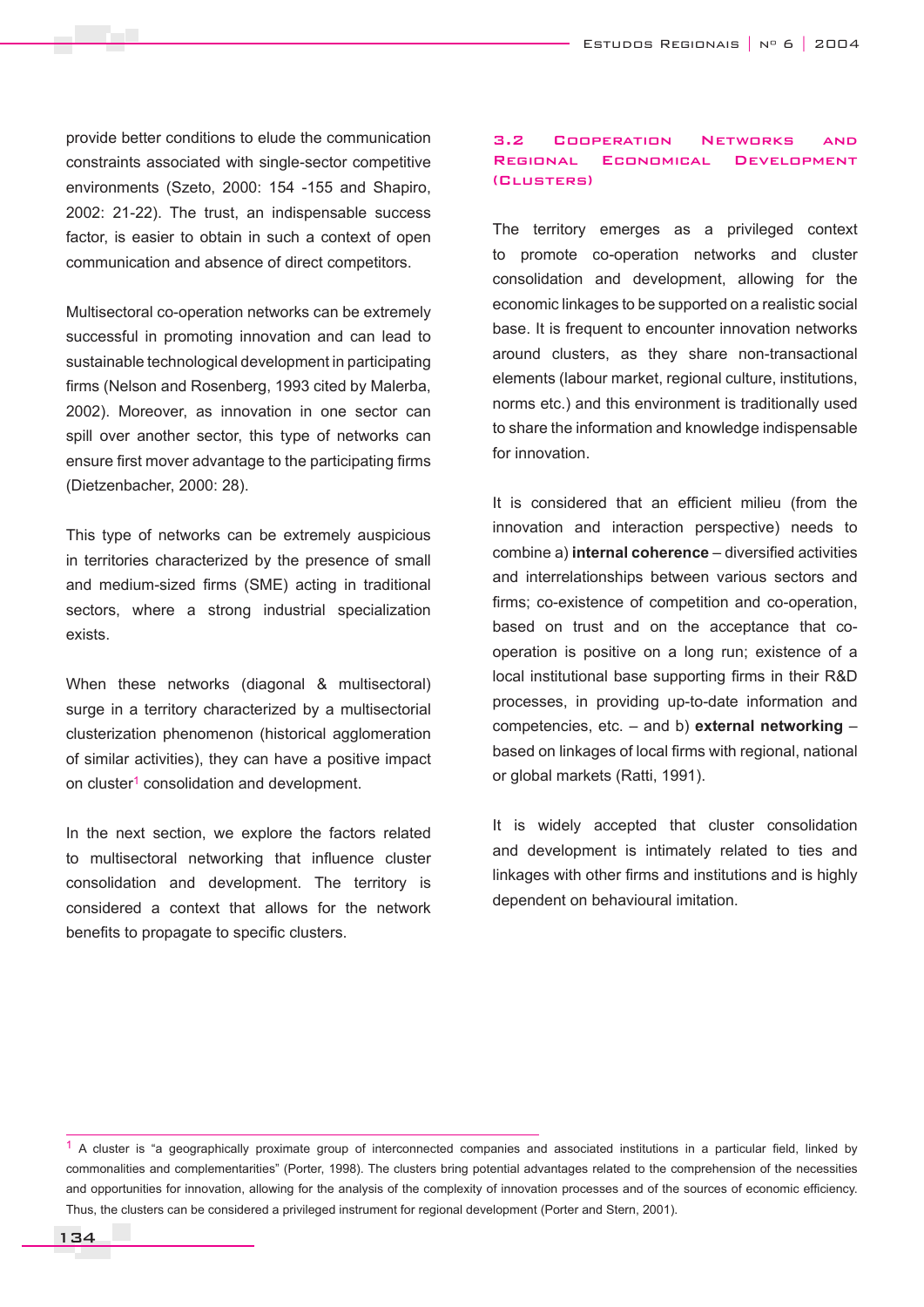The network of relationships between firms in clusters is typically characterized by a web of dense and overlapping ties. Via this web, knowledge is rapidly diffused throughout the geographical cluster (McEvily and Zaheer, 1999). This process is highly dependent on the efficiency of the milieu supporting the clusters. When some firms in a cluster show innovative and original behaviour that leads to increased competitiveness, it is only logical to assume that this behaviour will be transmitted and subsequently imitated by other firms in the same cluster. This imitation process can lead, in the long run, to cluster consolidation and collective increased competitiveness and subsequent regional development.

We claim that multisectoral networks, whose actors belong both to the industrial fabric and the S&T institutions, are particularly effective in promoting regional development. These networks are more complex and do not usually occur spontaneously. As a matter of fact, many of these networks fail due to organization and management shortcomings. When successful, they are regarded as original element, especially in geographical contexts characterized by low co-operation processes. The behaviour of the actors participating in these networks has strong imitation appeal and tends to propagate amongst the existing clusters (Arias, 1995; Akkermans, 2001 and Morreira and Corvelo, 2002).

This can lead to other co-operative initiatives between firms and S&T institutions, creating conditions for cluster consolidation and regional development (Narula, 2004).

The second part of this paper contributes to emphasize the role of these multisectoral networks in innovation promotion and cluster consolidation and the conditions for their success, by presenting a successful network that involves firms and a university, gathered around a wide but specific goal: the conception and building of a House of the Future. This network operates in the Aveiro Region, in Portugal, a region characterized by clusterization phenomena in industrial sectors connected to the habitat.

We will present a) a brief description of economic structure of Aveiro region, b) make reference to the historical aspects of the "House of the Future" cooperation network, c) emphasize the network success factors and d) justify the importance of this collaborative initiative in the framework of the development and consolidation of the habitat metacluster.

## 4. Characteristics of Aveiro Region

The Aveiro Region is included in the economically dynamic northern coastal strip of Portugal. Most of the industrial fabric of Aveiro is made of small and medium enterprises, essentially specialized in traditional sectors. The region is characterized by a significant number of industrial sectors covering multiple activities, including the manufacture of goods and provision of services for civil engineering and house construction and furnishing.

The industrial paradigm which characterizes the regional productive fabric is based on spatially concentrated industrial clusters, revealing strong patterns of micro-specialization, stemming from spontaneous agglomeration of firms (new firms are replicas of pre-existent ones), sharing the same labour pool and the same technical culture, recently complemented by the set-up of support activities (Castro, et al, 1998). These agglomerations were, thus, generated by a process of extensive growth, based on imitation.

The majority of firms are characterized by low technological and informational content, by traditional methods of management and by a preponderance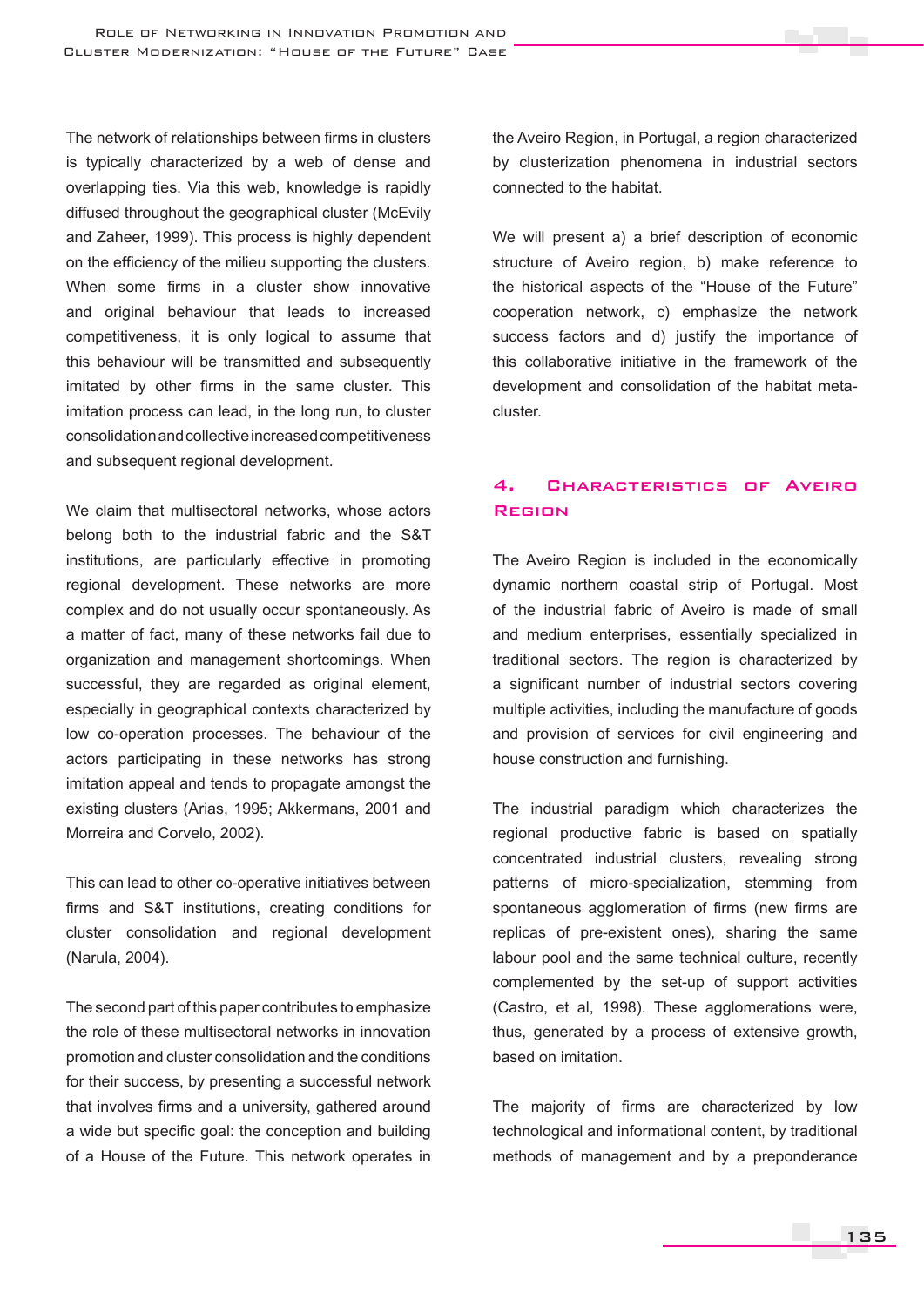of unskilled labour. In general, they do not have the resources, competencies and even time to access and process information effectively.

Innovations are relatively scarce and tend to be incremental. Their main objective is fulfilling very specific market requirements or solving specific production problems.

The innovative effort of firms is thus mainly guided by reactive responses, rather than by pro-active attitudes reflecting strategies to gain comparative advantages (Castro, et al, 1998).

Another pervasive barrier to innovation is the generalized lack of qualifications which affects both labour force and management. The poor academic background of managers explains the individualistic behaviour of firms, reflecting the lack of co-operation between themselves and between firms and innovation support institutions.

Nevertheless, the entrepreneurial spirit is quite strong and there are a large number of export-oriented SME, which is a sign of industrial dynamism and growth potential.

It is important to stress the high and diversified number of industries in the region that manufacture goods and offer services for house construction and furnishing (see Figure  $1)^2$ . The strong relational



 $^2$  Figure 1 shows the territorial distribution of manufacturing firms linked to house construction and furnishing in Aveiro Region. We emphasize that this distribution is merely for illustrative purposes.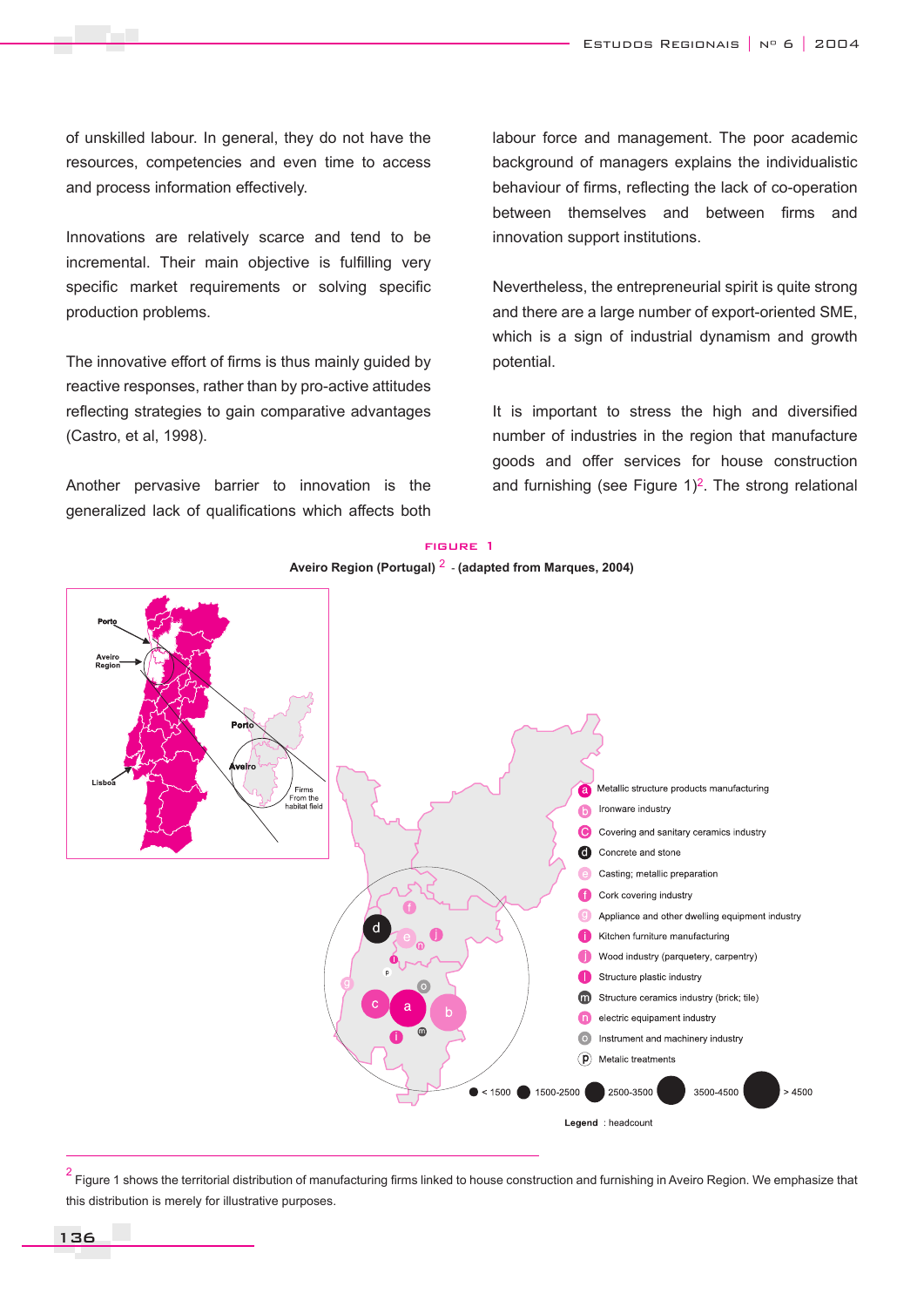potential between them justifies the presumption that an emergent cluster exists and can be further developed and consolidated.

The coherent integration of those complementary activities constitutes an opportunity to increase firms and region performance in terms of innovation and competitiveness and thus reinforce regional development.

A multisectorial cooperation network has been developed in Aveiro under the umbrella of a Project called "House of the Future". In the next section we present the "House of the Future" initiative and we justify the importance of this experience in the consolidation of a habitat cluster that reinforces regional competitiveness and development.

## 5. "House of the Future" **NETWORK**

#### 5.1 Characteristics

The "House of the Future" network (see Table 1) has been operating in Aveiro region since 1999.

The network began rather informally, aiming initially to provide a co-operation forum to firms acting in the habitat meta-sector. It comprised a dozen firms concerned with the project, construction and furnishing of houses and the University of Aveiro.

The firms invited to join the network had particular characteristics, distinguishing themselves from other firms by their innovativeness and competitiveness. They were seen as leading-edge companies.

They joined the network because they identified and valued the opportunity to reinforce their innovative capacity by sharing complementary idiosyncratic knowledge. The strategic goal defined for the network was seen as a credible and attractive challenge, an opportunity for the firms to consolidate their image of excellence in the region.

In principle there is only one company per industrial sector. This means that there are no direct competitors in the network and this obviously facilitates open communication, indispensable for the network's success. The firms complement each other in terms of competencies and access to relevant information and knowledge. We are then facing a multisectoral diagonal network.

Table 2 shows the specific sector of each one of the network members. The network is open to new members in order to fill in the competency gaps, as conceiving a House of the Future calls for wider competencies that those present today.

The network evolved into a formal association, called AveiroDOMUS, whose statutory objectives are "the promotion and dissemination of theoretical, scientific and technological innovation related to new product and processes for the habitat field, particularly by creating the necessary conditions to design and build a structure called House of the Future".

Currently, each member pays an annual fee (at present around 6.000 euros) to participate in the network and the funds are used to organize and manage all network activities. Linkages amongst members and with firms outside the network are encouraged and surge spontaneously, and in many cases have provided opportunities for actual business deals. Occasionally, some linkages are suggested by the project management team.

The initial network strategy was centred on the promotion of technological innovation (i.e. new product and process development). This is a rather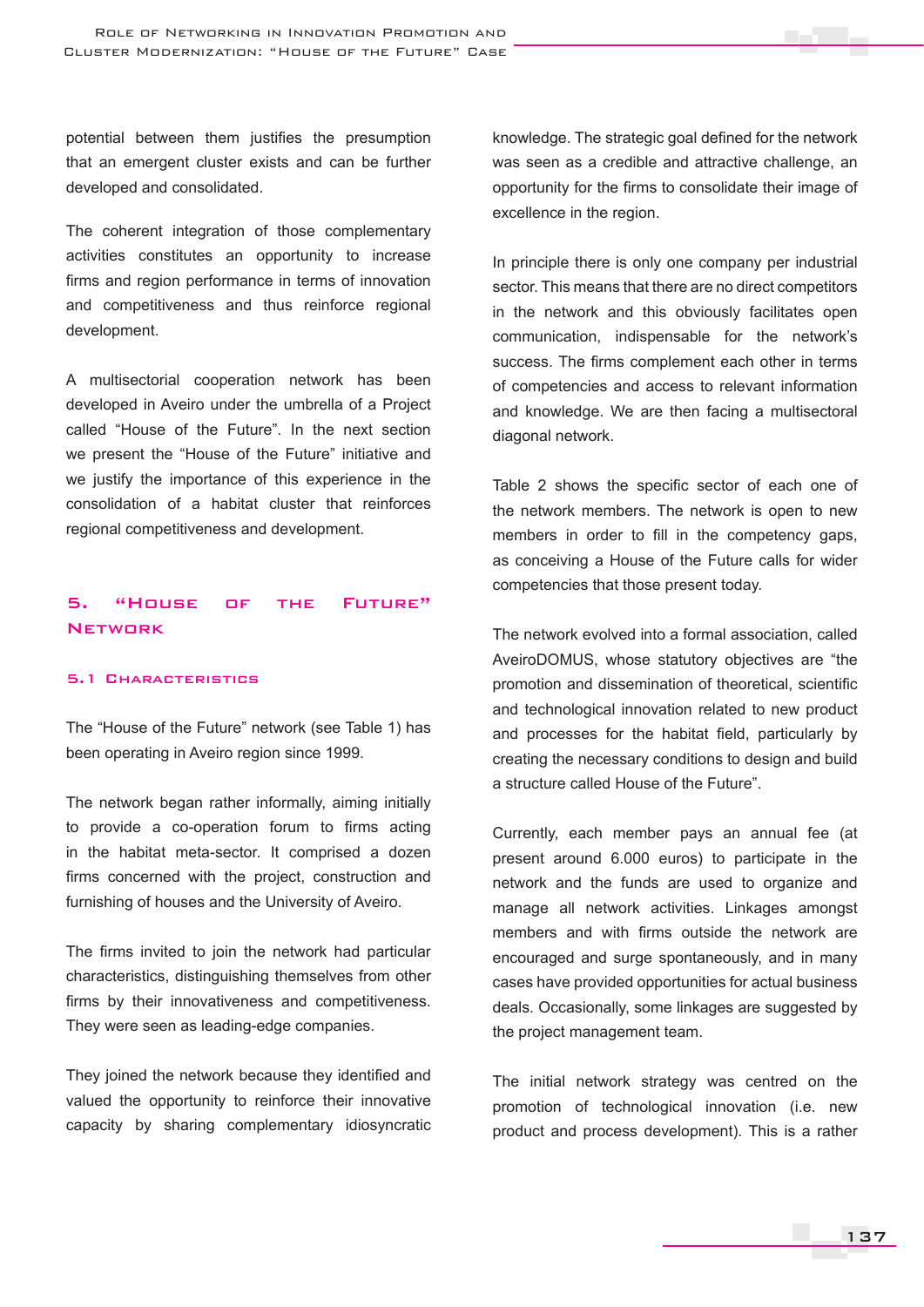#### table 1

#### **"House of the Future" co-operation network: main characteristics**

| Network start date:           | 1999                                                                                  |
|-------------------------------|---------------------------------------------------------------------------------------|
| N ° of partners (April 2004): | 12                                                                                    |
| Funding:                      | Self-funding (100% private)                                                           |
| Strategic goals:              | Innovation in the Habitat field;<br>Create conditions to build a House of the Future. |
| Network type:                 | Open multisectoral diagonal network                                                   |

#### TABLE 2

**"House of the Future" co-operation network: partners' characteristics**

| <b>Activity area:</b>                    | Ownership: | Localization: |
|------------------------------------------|------------|---------------|
| Furniture & Fixtures                     | Private    | Aveiro        |
| Aluminium profile                        | Private    | Aveiro        |
| Flushing cisterns and sanitary equipment | Private    | Aveiro        |
| Architecture                             | Private    | Aveiro        |
| Pre-fabricated concrete elements         | Private    | Aveiro        |
| Gardening and Watering systems           | Private    | Aveiro        |
| Ceramic tiles                            | Private    | Aveiro        |
| Sanitary ware                            | Private    | Aveiro        |
| Civil engineering and building           | Private    | Porto         |
| Kitchen appliancesa                      | Private    | Aveiro        |
| Hardware                                 | Private    | Aveiro        |
| Research & Development (University)      | Private    | Aveiro        |

#### table 3

#### **"House of the Future" project: main characteristics**

| Duration:                       | $2004 - 2006$                                           |
|---------------------------------|---------------------------------------------------------|
| <b>Responsible entity:</b>      | AveiroDOMUS                                             |
| Nº of AveiroDOMUS participants: | 12                                                      |
| Project goal:                   | Create the Construction Plan of the House of the Future |
| Funding:                        | 75% Public & 25% Private                                |
| Total funding amount:           | $\sim$ 3.400,000,00 euros                               |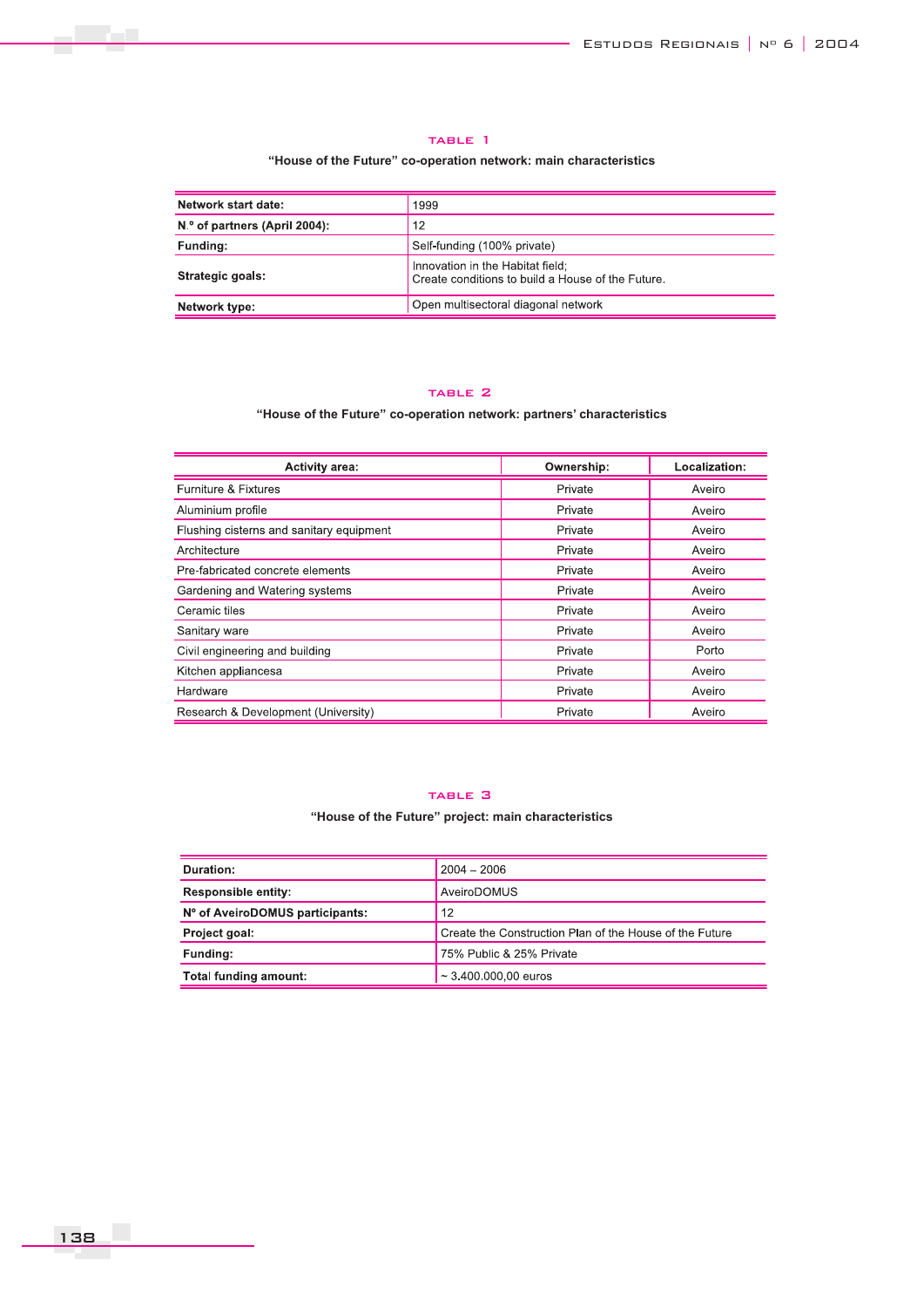vague strategic statement. A more tangible challenge was needed to glue together the associated firms and the university and to develop a stable and satisfactory relationship.

This challenge took the form of a multidisciplinary and multisectoral R&D project called "House of the Future" (see Table 3). This project aims at creating the necessary conditions so that the involved institutions develop innovative products and solutions able to ensure enhanced competitiveness by conceptual and technological development.

The main results of the "House of the Future" project, which will take two years to complete, will be between 4 and 8 innovative and interdisciplinary products and the blueprints for the actual construction of the first version of the House of the Future, which make up the Construction Plan.

The Construction Plan is divided into 20 innovative subprojects (see Table 4), which are independently developed and guided by the futuristic orientation of the solutions, but subject to strong co-ordination and interlinking.

Part of the functional specifications and a preliminary design of the House have been prepared. All products and solutions to be developed within the "House of the Future" project are expected to follow these specifications (see Table 5).

The strategic goal of the network and the challenges posed by the "House of the Future" project are being integrated into each network member's strategy.

Multidisciplinary and multisectoral teams are being created to effectively and efficiently address the project objectives and to maximize the benefits to the participants. These teams are made of researchers from the university and professionals from firms and are being motivated by the project management team led by the university.

As a matter of fact, the university has played an important role in the creation, organization and pushing up of the network. It has facilitated the creation of trust between participants, and has provided the infrastructure and the organizational resources required for effective and efficient functioning. It is considered the glue that binds the network together. The multidisciplinary competencies that the university possess complement the competencies of the various firms. The scientific and technological information sources that the university is used to access create a strong, diverse and up-to-date R&D knowledge base, indispensable for sustainable innovation.

The "House of the Future" project is stimulating the technological innovation capacity of the associated firms and is establishing new linkages between them and researchers from the University of Aveiro. The "House of the Future" project is thus meeting the strategic goals of both the firms and the university. It strengthens inter-firm cooperation and universityindustry relations, aiming to develop breakthrough innovation, an idiosyncratic goal in the Aveiro region.

## 5.2 A Successful Case

The main visible goal of the network, building the House of the Future, is still far from being achieved. However, most of the participants already consider the network itself a success.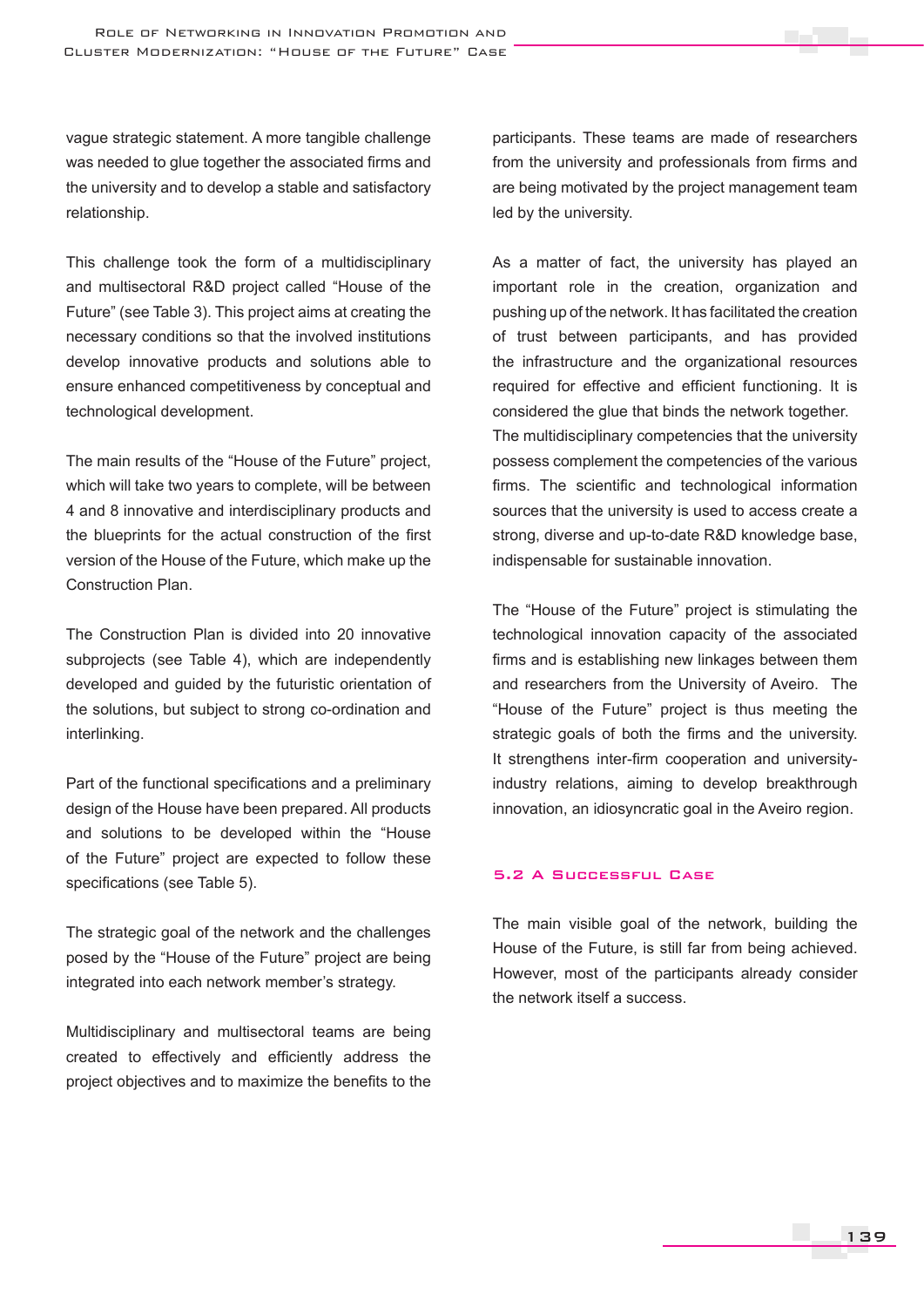#### TABLE 4

**"House of the Future" Construction Plan: sub-projects**

| Sub-projects                                                                                                                                                                                                                                                 |                                   |  |
|--------------------------------------------------------------------------------------------------------------------------------------------------------------------------------------------------------------------------------------------------------------|-----------------------------------|--|
| <b>Architecture</b>                                                                                                                                                                                                                                          | <b>Furniture &amp; Fixtures</b>   |  |
| <b>Access &amp; mobility</b>                                                                                                                                                                                                                                 | <b>Gardening &amp; Sprinkling</b> |  |
| <b>Acoustics</b>                                                                                                                                                                                                                                             | <b>Heat isolation</b>             |  |
| Air quality                                                                                                                                                                                                                                                  | <b>Illumination</b>               |  |
| <b>Civil Engineering</b>                                                                                                                                                                                                                                     | Maintenance & cleaning            |  |
| <b>Communications</b>                                                                                                                                                                                                                                        | Recycling                         |  |
| <b>Domotics</b>                                                                                                                                                                                                                                              | <b>Security</b>                   |  |
| Electricity                                                                                                                                                                                                                                                  | <b>Specific rooms</b>             |  |
| <b>Energy</b>                                                                                                                                                                                                                                                | <b>Technical textiles</b>         |  |
| <b>Entertainment</b><br><u> The Common Section of the Common Section of the Common Section of the Common Section of the Common Section of the Common Section of the Common Section of the Common Section of the Common Section of the Common Section of </u> | <b>Water recycling</b>            |  |

#### TABLE 5

### **"House of the Future" specifications**

| Specifications - Guiding principles                                 |                                                        |  |
|---------------------------------------------------------------------|--------------------------------------------------------|--|
| Adaptation customization, personalization                           | Flexibility                                            |  |
| <b>Comfort</b>                                                      | Integration in the environment                         |  |
| Demonstration and testing<br>(of innovative products and processes) | High quality (of materials and constructive processes) |  |
| <b>Entertainment</b>                                                | <b>Robustness</b>                                      |  |
| <b>Environmentally friendliness</b>                                 | Security, well-being                                   |  |
| <b>Evolutionary capabilities</b>                                    |                                                        |  |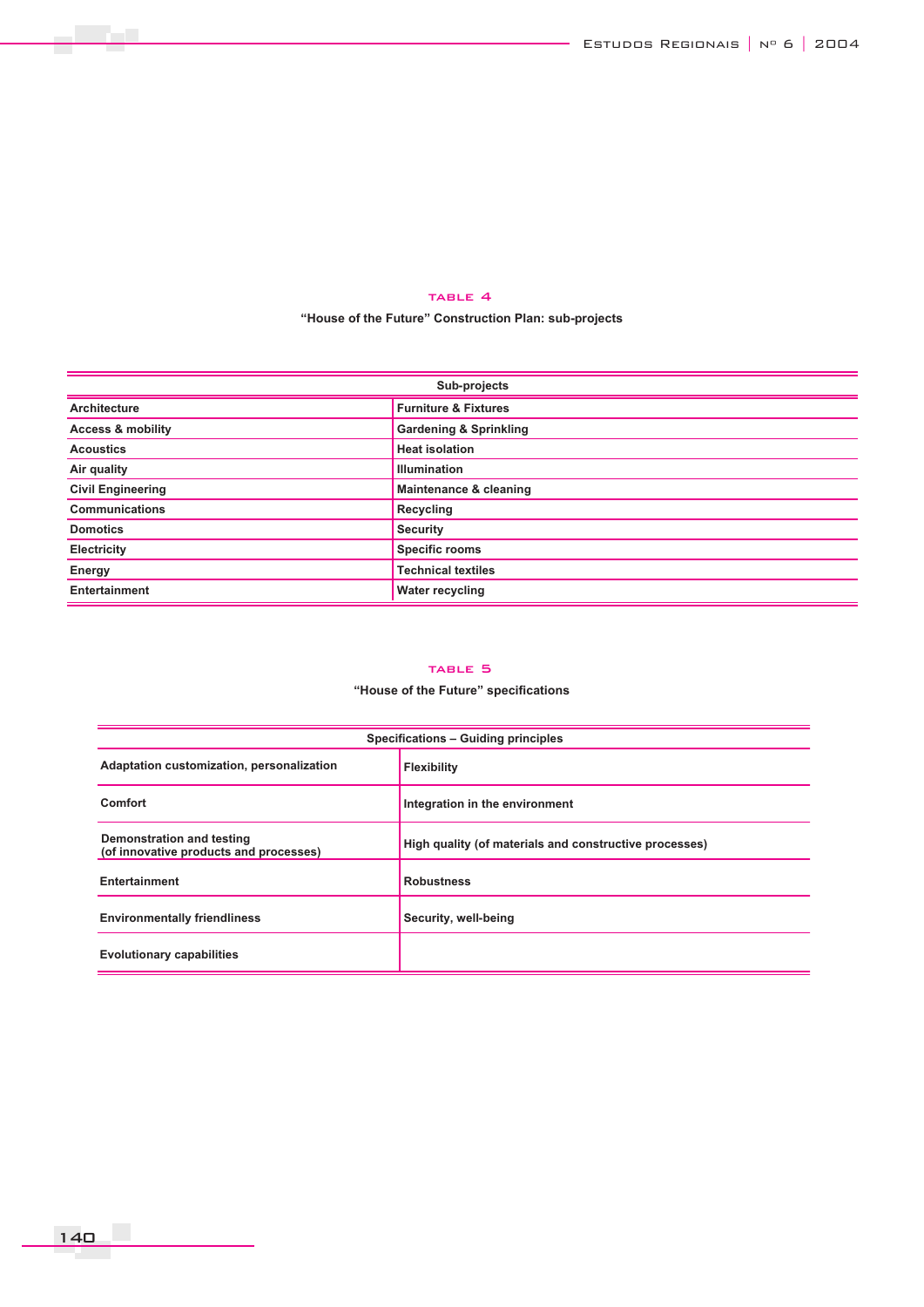Tangible indicators sustain their opinion. First, the network has been operating for four years with sensibly the same actors. A cohesive core of firms and university has been created and trust has been developed. The network has a specific culture and new entrants need to adapt to its particular environment.

Second, the network members have been funding their own activities, without any participation from public entities. Each member pays the same amount, mentioned in the previous section, and they all benefit from the communication and knowledge sharing process.

Third, the network members have increased the linkages within the network, and conventional business deals have been done.

It is important to identify and understand the factors that led to the success of this network.

First, the network members were carefully selected. They stand out in terms of their regional impact, innovation capacity, export orientation and competitiveness. These firms have been invited as they represented the leading-edge stratum of the region's habitat meta-sector; they can be role models for other firms and thus instigate imitative behaviour. Furthermore, the absence of direct competitors amongst participants, a deliberate decision when the network was put together, facilitates trust and open communication.

Second, the university was seen by other members of the network as an impartial institution, well adapted to the key role it played in the organization and management of the network in its initial phases. Even today, the university has particular responsibilities in information management and general logistic support.

Third, the network firms are represented by highlevel executives in strategic network meetings. This results from the fact that the university, from the very beginning, has had a Vice-Rector promoting and following the network. Since the university is highly valued in the region, the companies reciprocated. This has facilitated the decision-making process in the network.

Fourth, the opportunity and frequency of informal gatherings (sensibly once a month since the network has started to operate) allowed trust to be created and promoted open communication and linkages. The network members see these informal encounters as a way to detach from the day-to-day working problems, share opinions and identify business opportunities with the other network members. This fact stimulates the individuals' adhesion to the network and has insured its stability and development. Furthermore, it allowed for the participants to make joint business deals, which go beyond the network's strategic goals. This reinforces their perception that networking brings benefits.

Fifth, the network members consider that the environment created by the "House of the Future" project forces the firms to innovate. As innovation is part of the strategic goal of each firm and is sometimes put aside due to operational problems, the top-executives present in the network are happy to see that their participation in the network and the compromises this participation implies turn the innovation a continuous priority, which is now part of day-to-day processes of their firms.

And lastly, the network's strategic goal (the planning and construction of the "House of the Future") is seen as a long term challenge and is aligned with the individual strategic goals of firms and the university.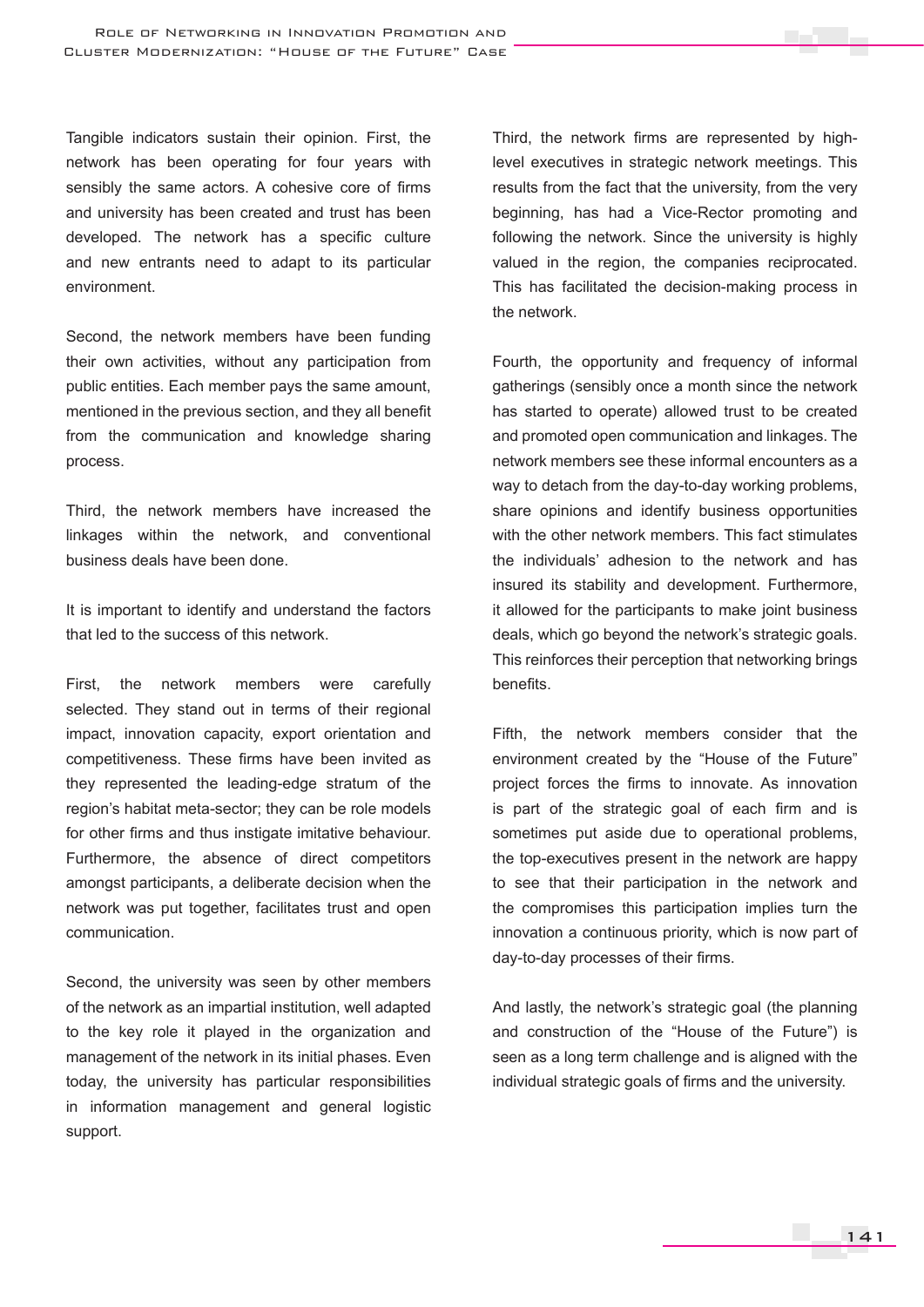After emphasizing the successful factors of "House of the Future" Network and pointing out some strategic guidelines which can be adapted to other specific socio-economic contexts, the next section will justify the importance of the "House of the Future" network as an instrument that can develop and modernize the cluster of the habitat in the Aveiro region and, thus, increase firms and region competitiveness.

## 5.3 Impact on the Meta-cluster of the **HABITAT**

Clusters in the Aveiro Region developed through traditional industry agglomeration. Most of them are still insufficiently developed, and they haven't led yet to generalized innovative competitive differentiation. In these circumstances, the emergence of a successful multisectoral network, with high visibility, associated with excellence and breakthrough innovative products may result in the creation of a specific sectoral identity for the Aveiro Region. This may differentiate it from the other regions and provide momentum for the development of innovative and coherent clusters.

The "House of the Future" network has such a mobilizing potential. It can lead to the development of a modern habitat cluster in the Aveiro region, by enlarging its membership or possibly encouraging the emergence of other business networks centred on the habitat meta-sector.

This idea is reinforced by the conditions in which the network has been operating. It has been self-sufficient, both in terms of the design of its fundamental strategies, and in raising (amongst members) the financial resources required to pay costs. This means that members have recognized the potential of the idea and considered the associated risks as worthwhile.

The continuing successful collaborative experience between the firms and the university will develop into a permanent experimental laboratory, showing why and how mobilizing ideas can foster clusters' consolidation and modernization.

Since the "House of the Future" network is open, more innovative firms and institutions will join the network. This will stimulate even more the regional fabric, and in time will begin to attract competitive organizations linked to the habitat meta-sector to the Aveiro Region.

The "House of the Future" network creates opportunities to develop communication channels and optimize the transfer of competencies between firms and between firms and the university. The consolidation of university-industry linkages is a key driver of innovation, knowledge and skills development, all critical factors for the development of the habitat cluster in the Aveiro region.

The University of Aveiro, the conceptual mentor and promoter of the network, will expand its reputation as an impartial sponsor of complex co-operation initiatives with the regional industrial fabric. This will facilitate future initiatives that involve university and regional firms. The final result will be a practical consolidation of the role this institution plays in regional development, and in broader terms, will increase the milieu's efficiency.

At the same time, the university will create internally a basis for an educational and scientific research programme inspired by the habitat, which will ensure that human resources will be qualified and Research & Development infrastructures consolidated, in order to serve the requirements of this meta-sector. The regional milieu will be provided with knowledge and human resources able to support an advanced habitat meta-cluster.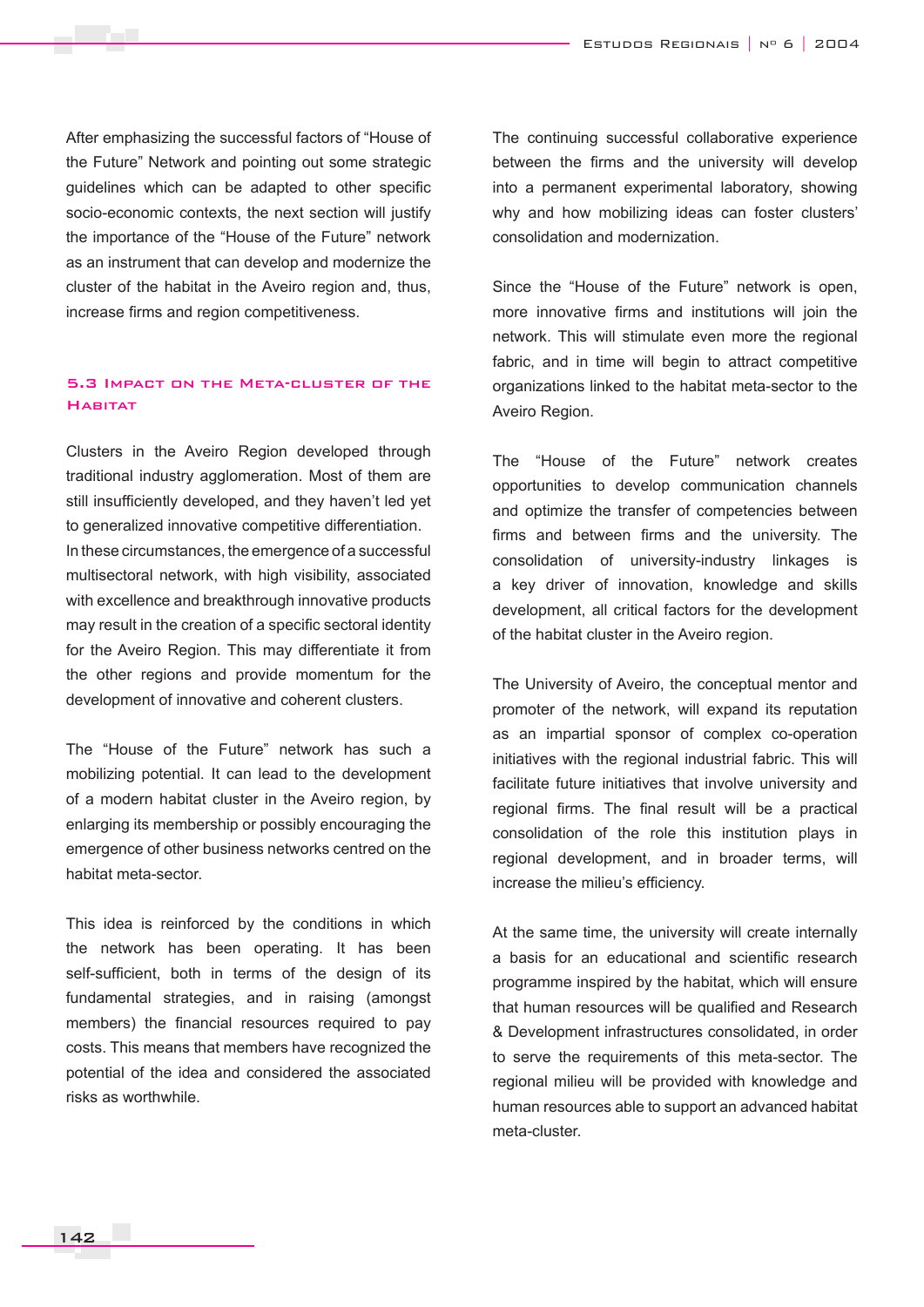The network is showing that co-operation is a powerful instrument to increase competitiveness. The continuing success of the network will disseminate this view, helping to overcome the prevailing aversion to co-operative arrangements involving firms. In this context, it can be argued that this initiative may inspire innovation policy schemes, based on diversity, coherence and interactivity as sources of collaborative activities.

## 6. Implications of the Study

We have stressed out the role of cooperation networks in promoting regional competitiveness. We underlined that cooperation benefits can be maximized when combining multidisciplinary competencies and localized complementary activities.

The case of "House of the Future" is a case of a successful multisectoral network that promotes an innovative approach to inter-firm and inter-institutional cooperation around the theme of the habitat. It reveals a set of opportunities which can influence development policies aiming to strengthen the habitat cluster.

Each network is a specific case, hence generalizations are always precarious. However, we can and must try to learn from the House of the Future experience, and point out some methodological principles that might be successfully replicated in other contexts.

We consider that replications of this experience could gain from a methodological approach guided by the following principles:

a) Network participants should exhibit complementary idiosyncratic abilities. The combination and integration of these abilities provide a common development base.

b) A long-term strategic goal seems essential to ensure network's sustainability and to persuade the firms that the effort is worthwhile.

c) An efficient management structure must be put in place, charged with network logistics but also with the motivation and inspiration of network members.

d) The participants in the network should be top-executives or people close to them, with the authority to decide and engage their organizations.

e) A scientific & technological institution should be involved, as an active member.

Moreover, from the clustering point of view, similar experiences should be based on territories with a high and diversified number of industries gathered in clusters of complementary activities.

We consider that the efficient consolidation and development of clusters requires the involvement of the public sector and the development of coordinated public-private initiatives and does not depend uniquely from the pro-activity of the actors of a successful multisectoral network.

The specific experience described in this paper should be considered as a starting point to the habitat cluster development and consolidation in Aveiro. It helps to comprehend the challenges and opportunities associated to its development and should be reflected in a regional development policy.